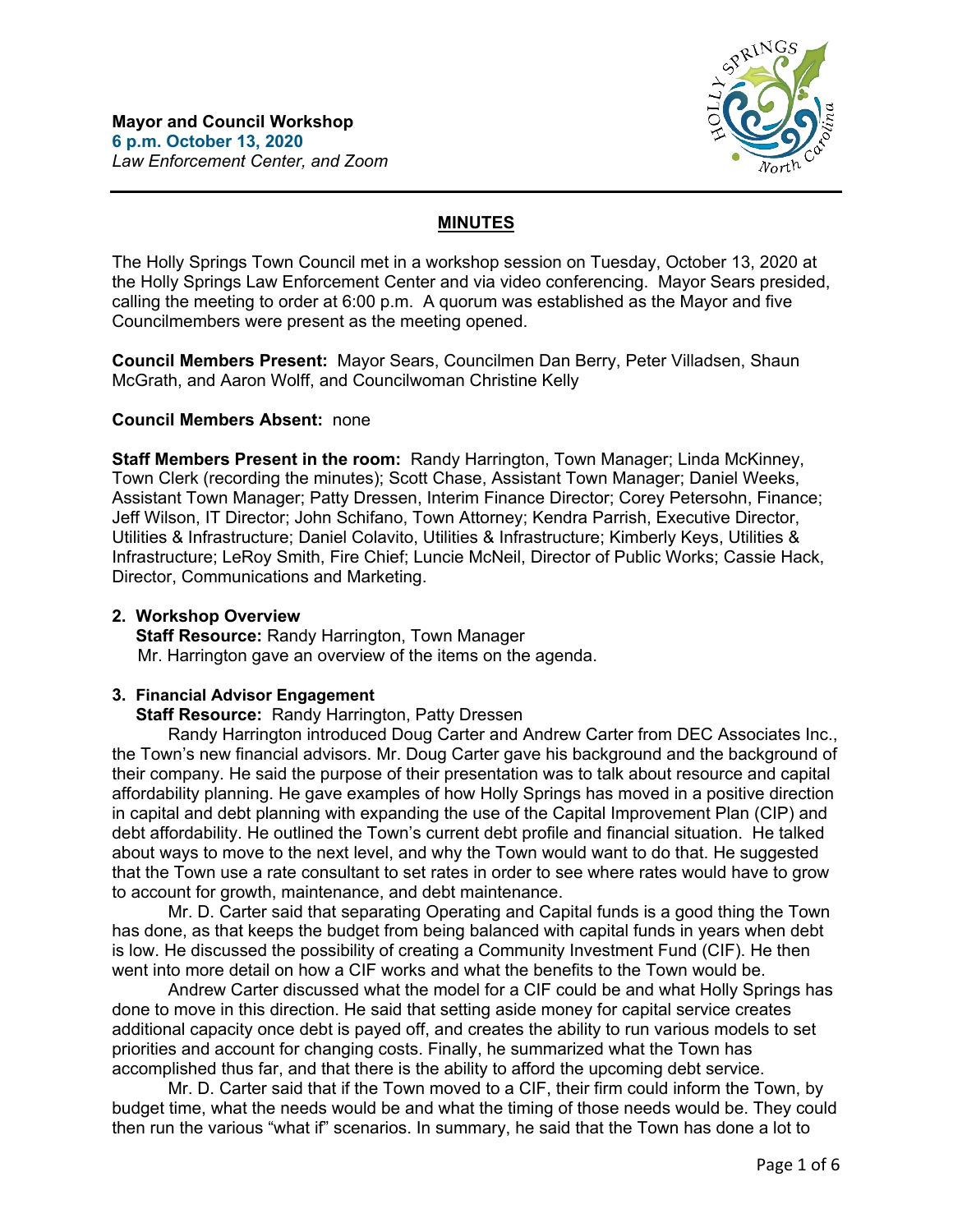move in the right direction, and the Town has strong growth which will drive investment needs. DEC sees the potential for Holly Springs to move to a higher credit rating, and he outlined potential next steps to get there.

Randy Harrington, Town Manager said that the Town is already moving in the CIF direction and if Council was ok with that, they would see more of it in the next budget. Councilman McGrath asked what policies made other municipalities falter or fail. Mr. D. Carter said: issuing debt more rapidly than they can afford, which can't be done in NC because of the LGC; not looking at long-term capital needs; not maintaining enough fund balance; and not being in sync on how resources are allocated. The separation of debt service is a big solution to that problem.

Councilwoman Kelly asked what staff needed from Council at this time. Mr. Harrington said that he wanted Council to understand the way staff is moving on the financial front to position the Town for the future. Council has made the right policy choices to set the Town in the right direction. Councilwoman Kelly asked how long the rating process took. Mr. Harrington said that we would get a new rating in February. Councilwoman Kelly asked if staff needed anything from Council to get to that place. Mr. D. Carter said if we can say definitively that the Town is moving in that direction, his professional opinion is that Holly Springs will get the new rating. By that time, we will have a model close enough to make the rating agencies happy. He said that typically the way the rating works, you show the rating agency positive movement and they say show us more, and then they move you up. But there is a possibility to skip that intermediate step. Because DEC advises many large municipalities in NC, Moody's accepts that as a positive step.

MPT Berry asked if the CIF the model allows you to see what we can prioritize and what we can afford in the future. Mr. D. Carter said that typically DEC can show ten years out, and, based on the pay off, what new capacities the Town would have.

#### **4. Stormwater Fee Implementation and Policy Updates**

 **Staff Resource:** Scott Chase, Administration; Daniel Colavito, Utilities & Infrastructure Scott Chase, Assistant Town Manager, said that the purpose of this item was to provide an update on the pending stormwater fee increase, public education, and outreach efforts, and the efforts to memorialize Town Policy as it relates to fee crediting and expected citizen level of service. He reminded Council that the fee adjustment was effective January 1, 2021, and is a new model of \$5.20 per month residential, with non-residential properties moving to an Equivalent Residential Unit (ERU) billing model. The purpose of the fee increase is to reduce the funding gap, which is currently subsidized by the General Fund, and address current fee inequities and disproportionate revenue sourcing. Additional factors driving the change are a backlog of identified stormwater repair needs, increased frequency of intense weather events and additional state and federal mandates.

Mr. Chase said that public education and outreach are ongoing. A consultant is working with the Finance Department to ensure implementation readiness. This is currently in the testing stage. Stormwater improvement projects are being prioritized, including those being identified through Watershed Management Plan Phase II, many of which are on private property. A consultant provided a fee crediting model and staff and legal are drafting a drainage policy and proposed ordinance revision.

Daniel Colavito, Utilities & Infrastructure, showed the interactive map created by the IT and Utilities & Infrastructure staff to enable non-residential users to check the new fees by property. This web page will be going live this week. Further outreach, in collaboration with Communications and Marketing, could include social media efforts, inserts in water bills, direct business engagement, and virtual events with the Chamber of Commerce or with the Business Park. The Economic Development team is assisting with this process for non-residential property owners. He discussed internal plans to have the front-line employees empowered to answer rate-payers' questions.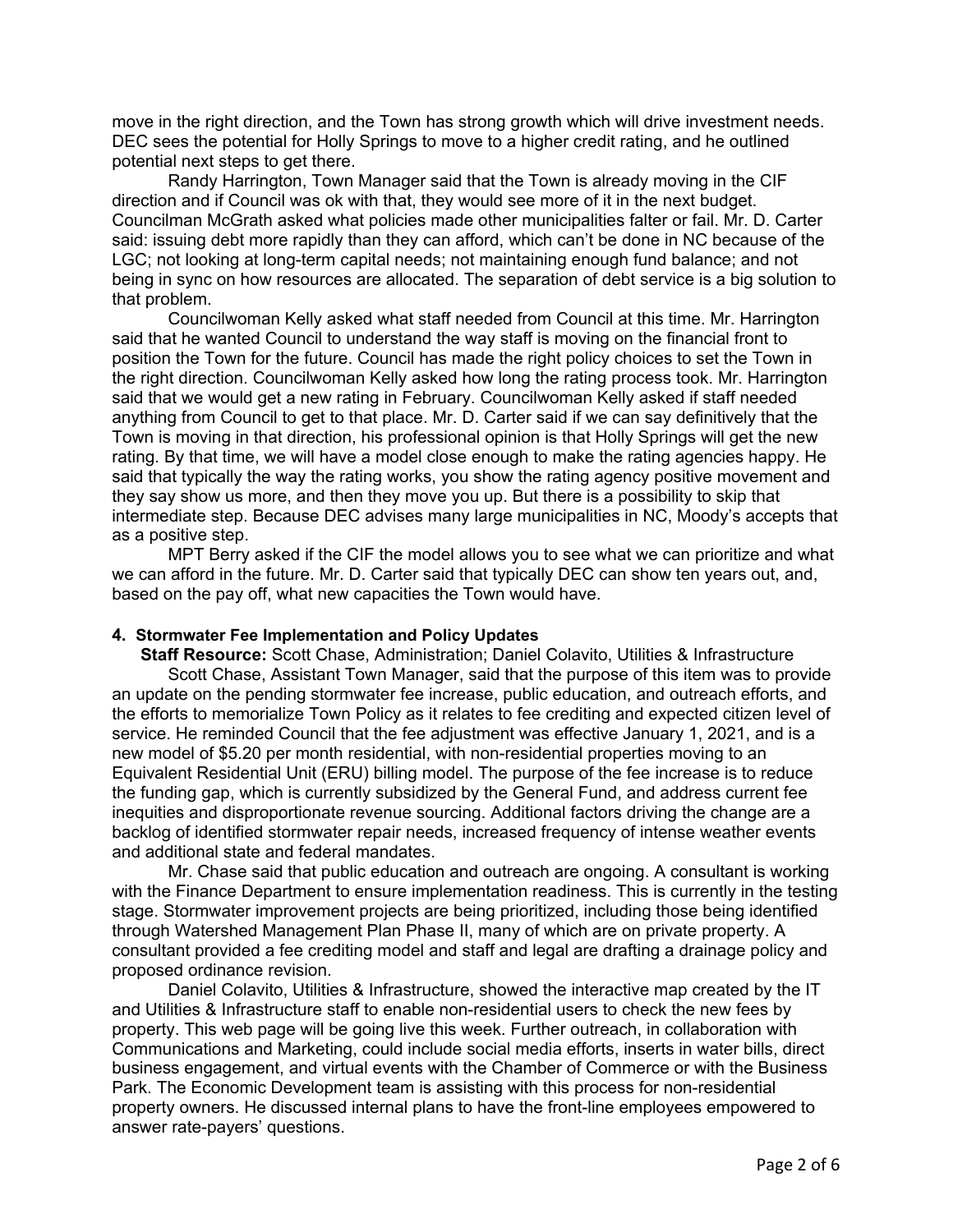Mr. Colavito outlined the highlights of a needed ordinance update and policy considerations, including updating terminology, technical updates to match current NCDEQ/EPA language requirements, and updates to reflect the organizational realignment in the Town. The policy would also address fee credits and an appeals process. Staff is also drafting a standalone drainage policy to address stormwater repairs outside of the right of way.

Mr. Colavito gave an explanation of fee credits, including what they are, how they would be determined, and what the benefits to the Town would be.

He said the Town does not have a current drainage policy, and he outlined some potential considerations for a policy to make prioritizing of repair projects less subjective. He outlined the current prioritization mechanism, and how that would be made more transparent with a policy.

Mr. Chase said that next steps would include continuing the education and outreach efforts, integration and testing of the new fee in the financial billing system. Due to the impacts of COVID many of the education and outreach events may take place virtually, rather than face to face. Council will be asked to take action at the November 17<sup>th</sup> meeting on a stormwater ordinance update, a separate drainage policy, and the possibility of cost-sharing partnerships. The new program will be implemented on January 1, 2021.

Councilwoman Kelly thanked Mr. Colavito for his years of work. Mr. Colavito said that he understood that this was going to have a big impact on some residents and businesses, especially with COVID, but we need to move in this direction to balance the program. Councilwoman Kelly asked if there needed to be special messaging to those homes that had to go on a payment plan due to COVID, to avoid losing their water. Mr. Harrington said we cannot turn off the stormwater, but people get a single bill for water, sewer, and stormwater. So, if someone pays a partial amount, it could be applied non-proportionally. Patty Dressen, interim Finance Director, said If Council directed to have the payment go to stormwater first, then Finance could do that. She said that there are only two customers who have not set up a payment plan and Finance is working with them. The past due money is coming in faster than she expected it to, and the number of those with outstanding balances is about twice what it normally is.

MPT Berry asked if the term "threat to public infrastructure" was too broad, and what is the Town's stance going to be to help people who have a threat to their infrastructure. Mr. Colavito said the Clay Ridge incident has a high rating to public infrastructure, because it is storm drain to storm drain. Staff assigns a number to each project based on various criteria. There is still some subjectivity to it, but we want to be as transparent as possible, while maintaining flexibility to meet current situations. MPT Berry asked how are the Town is communicating with HOAs on this cost-sharing, because subdivisions built in the last ten years ought to have a responsibility to maintain certain infrastructure. Councilman McGrath added on to that, by asking how much forensic analysis staff is able to do to find out what went wrong to cause these emergency repairs. Mr. Colavito said that unless it is explicitly outlined in the covenants, HOA's typically do not maintain stormwater infrastructure. If it is clear that it was built to the Town standard at the time, the Town inspects pipes, so there may be some liability because the Town inspected it and passed it to the standard at the time. To begin to understand when we should do a cost-share, he recommends looking at the policy for the Town of Cary, which has the most widely respected program in the region. One aspect of it is that it has to come from the public right of way. Then, how do we start to rank that, how does cost sharing affect it? We don't want to get into a situation where only rich people get their pipes repaired. We have to work on a case by case basis, but with the prioritization scale to allow us to bring the projects to Council.

## **5. Fire Station 3 & Operations Campus Updates**

 **Staff Resource:** Daniel Weeks, Scott Chase, John Schifano, Kimberly Keys, LeRoy Smith, Luncie McNeil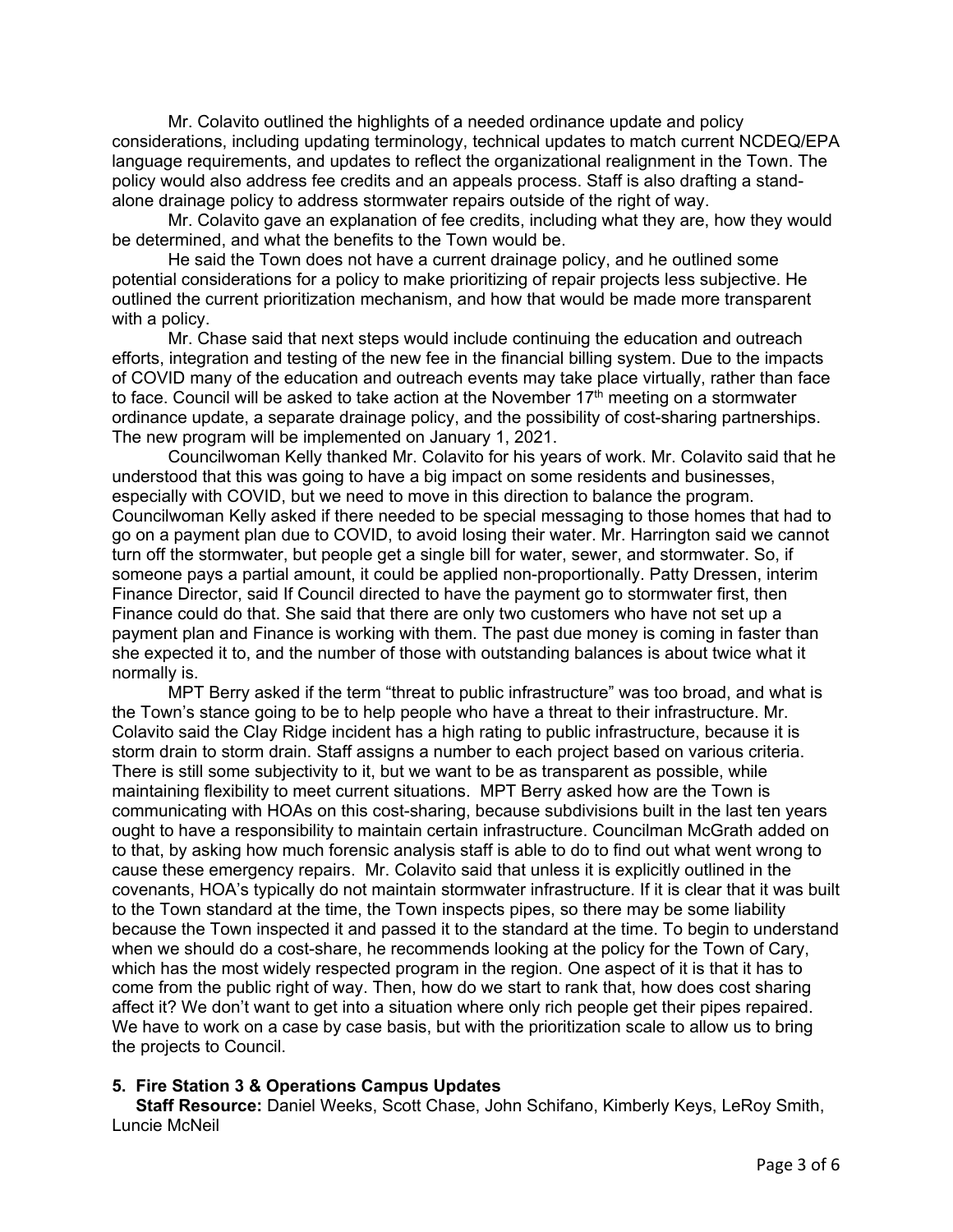Daniel Weeks said the purpose of this item was to provide a status update, potential key considerations, and share next steps for the following upcoming facility investment projects:

- Fire Station #3
- Operations Campus (formerly Public Works Campus)

He showed the locations of the current fire stations and the location of proposed Fire Station 3 (FS3) along with the two current fire stations and the temporary FS3 on Friendship Rd. Currently staff worked with ADW Architects on site suitability analysis and conceptual design services. The results of that analysis indicate that the 4.6-acre site offered by Carolina Springs contains topographical challenges and sewer timing challenges. They sat down with David Stallings and conveyed these concerns. Shenandoah Homes is currently evaluating the purchase of additional acreage to add to the 4.6 acres to reduce these challenges and perhaps bring sewer to the site sooner.

Mr. Weeks said that potential design service considerations for FS3 are: a community room to prove gathering space for community events and meetings, as well as training space for Fire Department and other Town staff; a Police workspace for basic office work, relief and more efficiency in the Police Department; and potential sustainability elements of low impact design natural lighting HVAC, solar etc.

Mayor Sears asked how many fire stations are in each of the towns in the area. Chief Smith said that Apex is doing a lot of expansion. They have moved apparatus out of the downtown station and are in the design stage of a new station. Fuquay-Varina is also planning to build a new station, and Cary has been building a lot, too.

Next steps will include reaching an agreement with Shenandoah Homes on a suitable site, completing a conceptual design and space needs assessment; Then it would be time to engage an architect for full design. There is \$303,000 in FY21 budget for partial design, but we would probably need to identify some additional funds. The CIP includes \$5,815,000 in FY22 for design and construction, creating a total, preliminary project budget of \$6,118,000.

Councilman Wolff asked if ADW gave any information about energy/financial savings for different aspects of sustainable building. If it pays for itself, that would be a big incentive to incorporate these in the design. Mr. Harrington said that ADW has a lot of experience with this and will be able to give us an idea. Councilman Wolff said that also we could look into building to LEED standards without seeking the certification if that made financial sense. Councilman McGrath said that we need to look at the return on investment when making those decisions. And if the bridge isn't completed before FS3, the engines will not be able to cross it and do any good, so that needs to happen. Mr. Harrington said said a key thing to consider with the community room is that we plan to have one in the Operations Campus, which can also be used for a getting ready room. If it is not financially feasible, we could remove the community room from FS3 to save money. Councilwoman Kelly said that the Fire crew will also have a kitchen and a microwave, does Police space need to be separate? Chief Smith said that if we put a kitchen in a community room it has to be a commercial kitchen, and that is a huge cost difference. A kitchen in the living quarters of a fire station is treated like a residential kitchen. Mr. Harrington said there might be some opportunities for Police and Fire to share, but there might need to be some privacy for them. But we will try to have overlap where we can. Mr. Weeks said that having the community room will require more parking, so that is another consideration. MPT Berry asked if staff was looking at the community room as a revenue generating room. In his past experience there was limited rental opportunity for that. Is this more for Town operations, or will it be made available to be rented? Mr. Harrington said we haven't worked through all of those pieces but it is possible that it could be a mixture. It could be rented out for HOAs, nonprofits, etc. It is not going to be a revenue generator that would move the needle on the general fund. He asked what Council thought would be an appropriate use for it. MPT Berry said that we continually run out of space in the buildings we have so it probably makes sense to have the room, but he doesn't think we would see your full investment back. Chief Smith said that there have been more and more requests to use the training room in Station 1 from Girl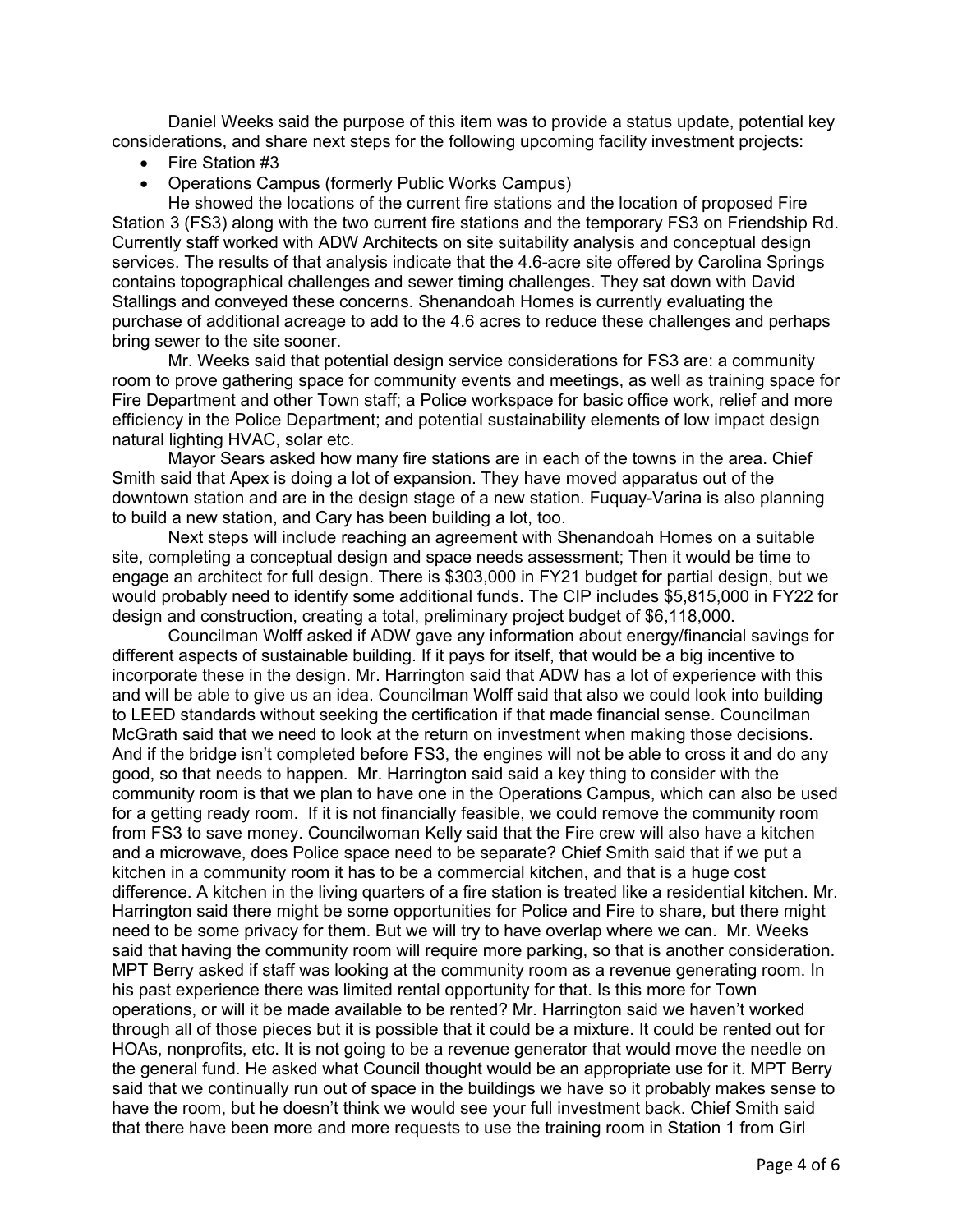Scouts, CPR classes, HOA meetings. It might be used as a polling place. Plus, if there is a storm it would give us a comfort station for people to warm up, charge their phones, etc.

Scott Chase gave an update on the Operations Campus. He showed where the new facility would be in relation to current Town wastewater treatment facility. He showed the conceptual campus footprint from 2017 and how it would fit in with existing facilities. He showed where the Town sought land adjacent to that parcel, and that could be expanded onto. Mr. Chase then discussed the current operational deficiencies which could be cured with the new facility, and showed the new Public Works facility in Fuquay-Varina and discussed what we would do the same and differently. It is important to build to the future, and not for the present. He said that key design considerations would be a vehicle wash area and treatment of stormwater/hazardous materials, covered, climate-controlled equipment, vehicle, and materials storage; fleet service and parking area; preliminary design for yard waste processing and storage, which is an immediate need. He discussed sustainable best practices for the facility and gave a preliminary project budget of \$15-\$18 million, to be cost shared between the Utilities Fund and the General Fund.

Mr. Chase said that the facility would provide multi-disciplinary department space needs, serving Utilities & Infrastructure, Public Works, and possibly others. There would be a phased approach to site development that was scalable to adjust for population and service growth. A large conference room/meeting space is planned, a warehouse for onsite storage of materials and equipment, and locker rooms with changing areas and showers.

Mr. Chase said that next steps include Council being asked to vote to approve closing on the property at the November 3<sup>rd</sup> Council meeting, as the sale was recently approved by the Utilities Commission. A design RFQ for a conceptual design would be issued in the spring of 2021. There is \$500,000 included in the adopted CIP for partial planning and design, and there is \$325,000 remaining in funds approved in prior budgets. The project budget would be refined in the FY2021-22 budget, with a total of \$18,500,000 including design and construction.

Mr. Harrington said that the \$18.5 million is a very preliminary estimate. There will have to be more work done before the actual cost is known. It may be lower, but we have to go through the process before we know. Mr. Chase there are design things that we can explore to keep the costs down also.

Councilwoman Kelly asked what would happen to the existing public works building when this is done. Would it be used as a satellite location? Mr. Harrington said the value in that area is in the land, not the building, so there will come a point when Council has to decide whether there is more value to the Town to keep the land for another purpose, or sell it for an economic development purpose. That has not been decided.

#### **6. Open Discussion**:

Councilwoman Kelly asked if there were any precautions that the Town is taking for safety of early voting. Mr. Weeks said that Captain Mike Patterson has devised a plan for patrolling the area. Councilwoman Kelly asked if there was going to be a statement from the Town on trick or treating. Mr. Harrington said that Halloween is not cancelled. The NCDHHS has come out with recommendations and guidelines for celebrating safely that Communications will roll out. Cassie Hack, Director of Communications and Marketing, said the Town doesn't regulate Halloween. We have been directing people to the NCDHHS web site. We can put something out if Council desires. But the Town does not regulate Halloween. Mr. Harrington said staff will work on some more concentrated posts on this subject. He said managers and Police Chiefs in Wake County are talking about plans for election day and immediately after to insure a safe voting experience.

**7. Closed Session:** The Council entered into closed session, pursuant to N.C.G.S. 143- 318.11(a)(3) to discuss three potential litigation matters.